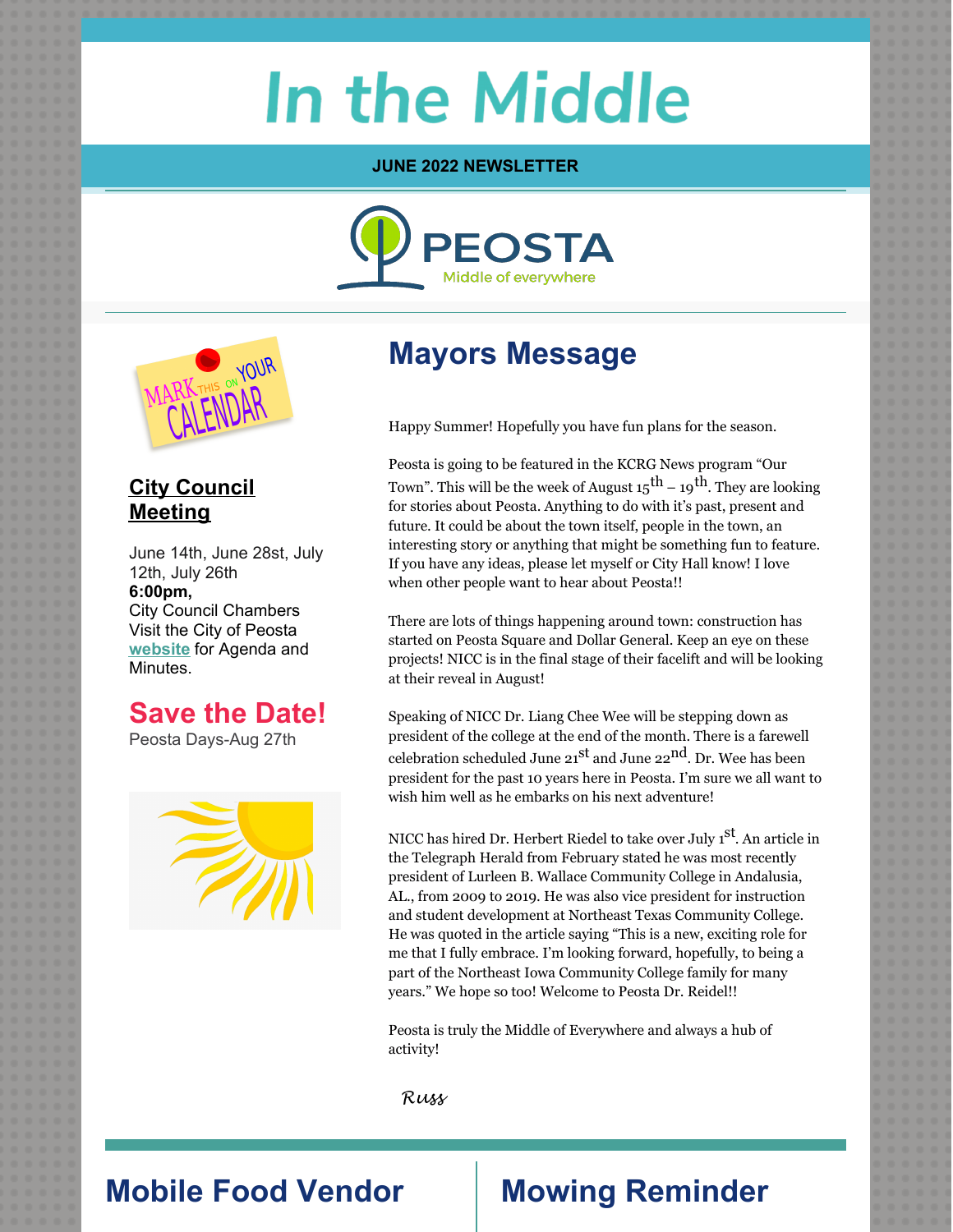# **Permit Information**

All Mobile Food Vendors will need to contact City Hall to obtain a 2022 Mobile Food License before operating within the Peosta City Limits. Visit The City of Peosta Website for a list of vendors who are licensed.

#### **Mobile Food Vendor [Information](https://www.cityofpeosta.org/permits-and-fees)**

Peosta City Code section 3-2-1(1)(nn) states "No person shall allow any plants to grow uncultivated and out of context with the surrounding plant life when such a plant has a seed head formed or forming and with a height of 8 inches or more, nor shall any person allow their grass to grow unattended with a consistent height above 8 inches". It is the property owners/renters responsibility to keep up the property. If a property owner/renter does not keep the property free of weeds, grasses, vines, brush or other vegetation, the City will contract the mowing and bill the property owner for the charge.

# **Peosta Police Department News**

# **Cones From Cops Summer Program**

Summer for the kids is now in full swing. With sponsorship from Dairy Queen in Peosta, Peosta police officers will be patrolling the neighborhood's this summer and looking for children wearing their safety bicycle helmets or any other safety gear, or doing good deeds throughout the community. With the good deeds and preventive safety comes a reward. The police officers will be handing out a free ice cream cone voucher to any child doing a good deed. See you all out this summer!

Stay Safe! *Chief Comer*



# **Fireworks Reminders**

July 4th is approaching! Please be safe when using fireworks and know the laws provided below:



The City of Peosta currently follows the state law for fireworks. If you plan on purchasing and setting off fireworks please read the following. Respect your neighbors and understand that if your fireworks end up on someone else's property, it is a violation of this code.

#### **Iowa State Code 727.2 reads:** 4. Limitations.

a. A person shall not use or explode consumer fireworks on days other than June 1 through July 8 and December 10 through January 3 of each year, all dates inclusive.

b. A person shall not use or explode consumer fireworks at times other than between the hours of 9:00 a.m. and 10:00 p.m., except that on the following dates consumer fireworks shall not be used at times other than between the hours specified:

(1) Between the hours of 9:00 a.m. and 11:00 p.m. on July 4 and the Saturdays and Sundays immediately preceding and following July 4.

(2) Between the hours of 9:00 a.m. on December 31 and 12:30 a.m. on the immediately following day.

(3) Between the hours of 9:00 a.m. and 11:00 p.m. on the Saturdays and Sundays immediately preceding and following December 31.

c. A person shall not use consumer fireworks on real property other than that person's real property or on the real property of a person who has consented to the use of consumer fireworks on that property.

d. A person who violates this subsection commits a simple misdemeanor. A court shall not order imprisonment for violation of this subsection.

# **Public Works Department**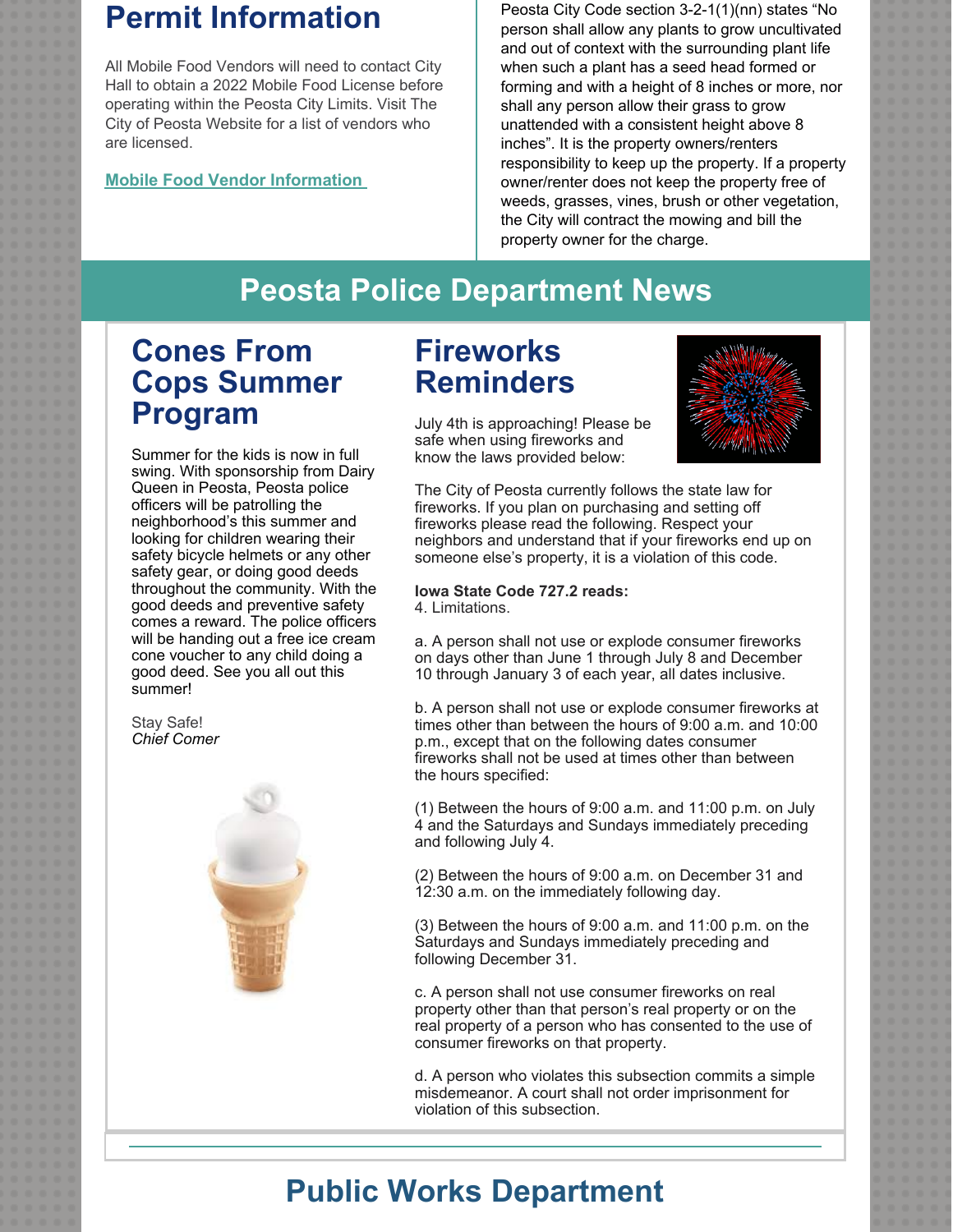As Summer approaches, construction remains underway in numerous locations throughout the City. Progress is being made on the Enterprise Drive project and should be seeing completion sometime toward the end of June. Drivers should expect street closures and travel delays during the remainder of the project. NICC is constructing a round about at the east end of NICC Dr, therefore it will remain closed through the month of June as well. Hydrant flushing will be done through the month of June, residents may experience cloudy discoloring of water during flushing. Do not panic, but keep in mind anyone with in house filters may want to consider changing them after the flushing procedure. Public Works will be doing ravine stabilization throughout the summer at Kelly Oak Park. Like the past couple of years, we are trying to make the best of the park so please be patient. We appreciate all the help on cleaning up the garbage that does not make it in the truck due to wind. Thank you for keeping Peosta clean.

Dean Ludwig Public Works Director







**Soccer [registration](https://apm.activecommunities.com/peosta/Activity_Search/soccer/2069) is open!**



#### **Dubuque County Library**

#### PROGRAMS FOR KIDS & FAMILIES

**Preschool Story Time**: Join Ms. Teresa for a half hour with some reading, rhymes, and socialization. No registration needed.

Peosta/NICC Branch: Tuesdays, 9:30 – 10:00 AM, June 7th – August 9th